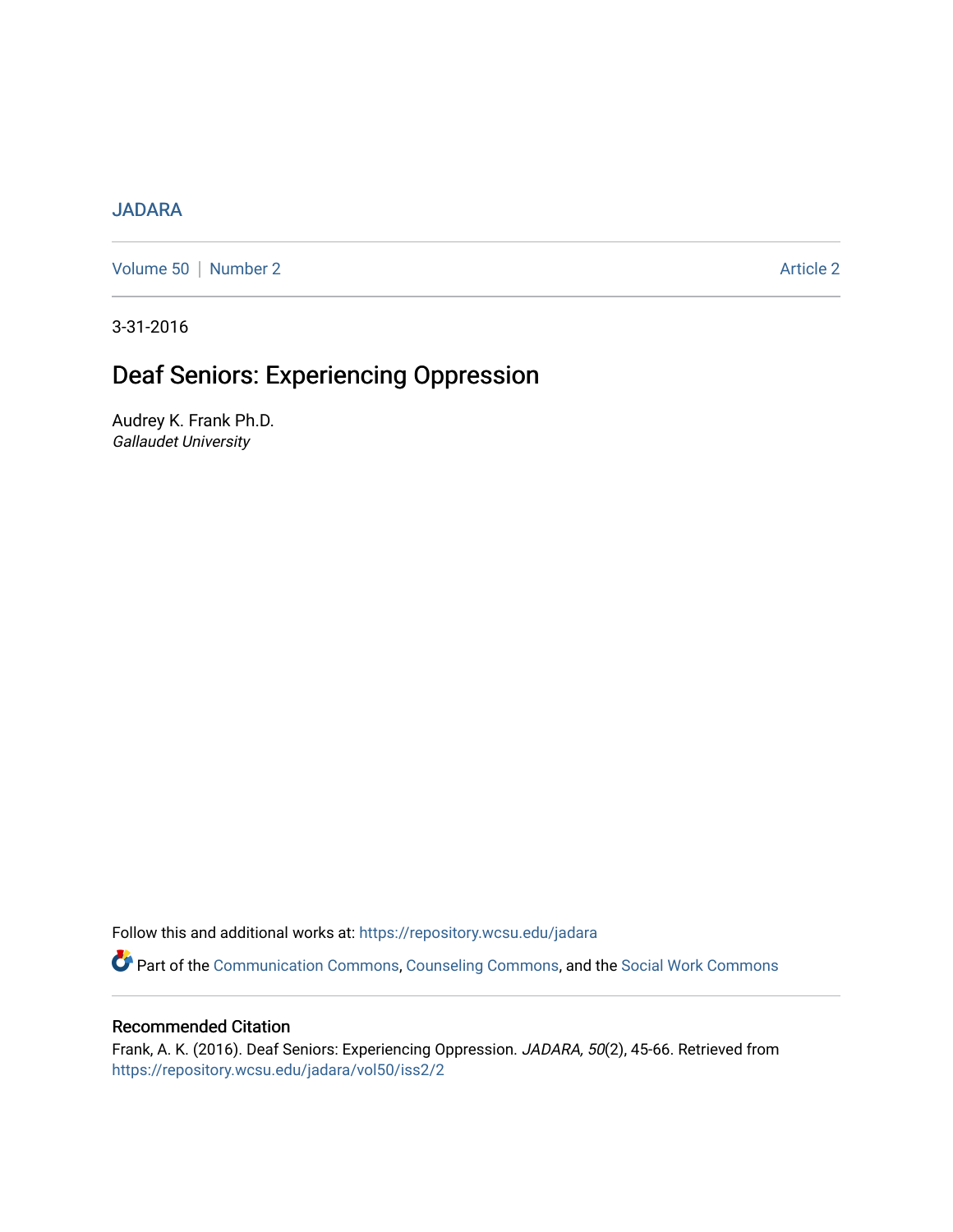Deaf senior citizens can be better understood through an examination of their lives, values, and strengths, particularly in relation to their experiences of oppression as seniors. These challenging experiences may not be widely known, especially by younger generations. By bringing greater attention to this population, medical, mental health, and other professionals in the Deaf and hearing communities will be able to develop enhanced awareness, especially when they work with Deaf seniors. This study focuses on Deaf seniors' recent experiences with oppression, how they dealt with those experiences, and their perspectives toward their recent oppression.

None of the limited literature on Deaf seniors focuses on their experiences of oppression as seniors. Obstacles have been noted in the literature among diverse Deaf women and among Deaf people in general in terms of being oppressed in employment (Corbett, 2003; Kashubeck-West & Meyer, 2008), health care (Steinberg, Wiggins, Barmada, & Sullivan, 2003; Ubido, 2004), education (Corbett, 2003; Martin & Bat-Chava, 2003; Najarian, 2008), family (Anderson & Miller, 2005; Brueggemann & Burch, 2006; Hole, 2007; Holte & Dinis, 2003), stereotyping (Anderson & Miller, 2005), stigmas (Anderson & Miller, 2005), and cultural conflicts (Lane, Hoffmeister, & Bahan, 1996) because they are Deaf. However, the obstacles facing Deaf seniors had not been specifically explored before this research.

According to Iezzoni, O'Day, Killeen, and Harker (2004), Deaf people in general experienced oppression with their health care providers and public agencies, which did not provide interpreters. Many hospitals, doctors, and health care professionals are not familiar with the Americans with Disabilities Act of 1990 (ADA), which protects deaf clients' rights and entitlement to be provided with effective communication. In general, the Deaf people felt that doctors and health care professionals viewed them as disabled and did not show concern or take

45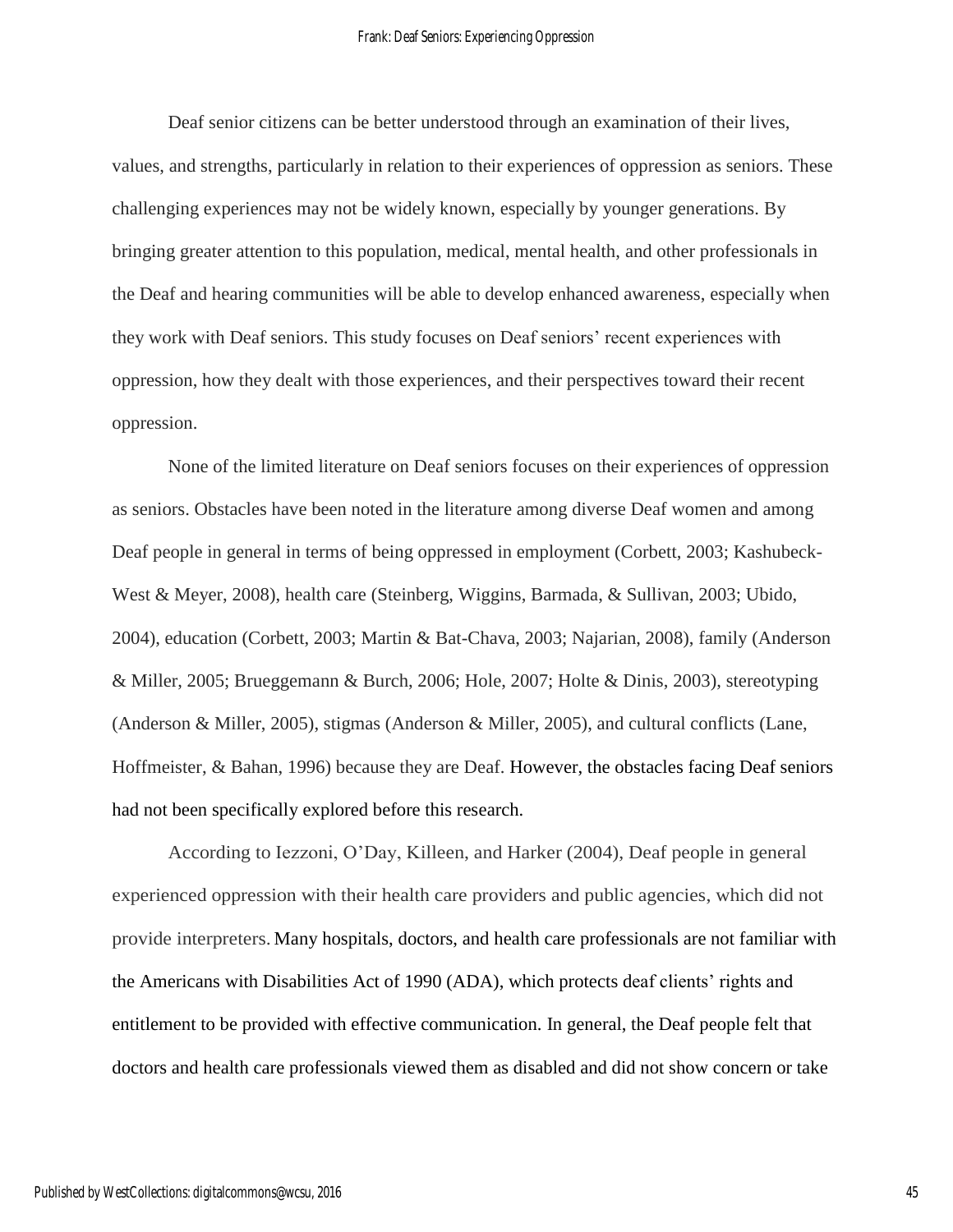responsibility in finding out what communication approach they preferred. Instead, the doctors and health care professionals expected them to read lips, depend on written communication, and/or bring a hearing family member to interpret to save costs (Iezzoni et al., 2004). This approach resulted in communication barriers.

That study cited one reason for the lack of adherence to such laws as being due to insufficient funding for interpreters (Iezzoni et al., 2004). The ADA states that hospitals, doctors' offices, or agencies receiving federal funds are obligated to provide interpreters for deaf patients or clients as a means to facilitate communication needs (ADA, 1990). The ADA also requires the provision of qualified interpreters and other accommodations such as making aurally-delivered materials available to individuals who have some degree of hearing as the standard for the provision of auxiliary aids and services (ADA, 1990). As the ADA states, professionals required by law to accommodate communication needs by providing interpreters must do so at no charge to deaf people. Auxiliary aids include qualified interpreters, notetakers, assistive listening devices, written materials, and similar accommodations (ADA, 1990). Despite this law, deaf people are often not aware of their rights (Iezzoni et al., 2004), or misunderstand the ADA and mistakenly believe that all doctors and health care professionals are obligated to provide an interpreter to meet their needs.

## **Review of Literature**

There are no current studies or scholarly articles on Deaf seniors. Older articles categorized Deaf seniors as weak, isolated from society, inferior, and silenced about their experiences with oppression as a result of low self-esteem, being outsiders in the hearing world, being passive, relying on hearing professionals to make decisions, and having been ignored or undervalued (Higgins, 1987; Sachs, 1976; Sussman, 1976). However, these studies did not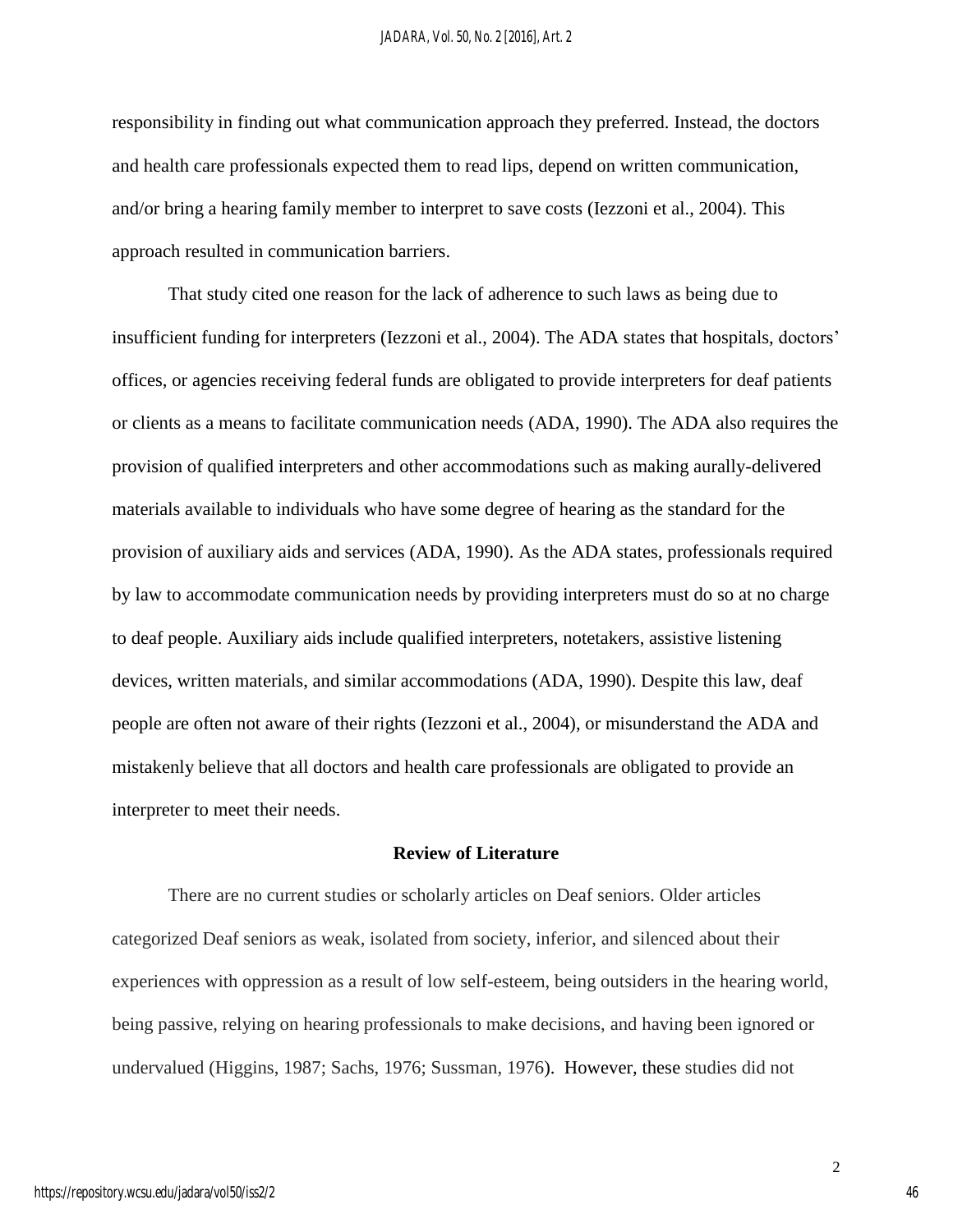specify what the issues were. There is only one article, written by Feldman (2005), that notes the lack of mental health therapists who have knowledge of deaf elders.

Adding to the lack of research is the lack of a standardized minimum age to be considered a senior citizen. Deaf Seniors of America (DSA) defines seniors as those who are 50 years or older, in accordance with the American Association of Retired People (AARP). AARP stated that it generally accepts members 50 years or older, though there is no official age that designates an individual as a senior citizen (personal communication, AARP, July 1, 2013). For example, the federal government states that a person can receive Social Security benefits as early as 62, but a person must wait until the age of 65 to be covered by Medicare. Many state and local governments offer benefits and services to individuals 62 and older. AARP also stated that "private businesses, such as airlines, movie theaters, restaurants, and motels, may offer senior discounts to those as young as 55," and that "AARP's Board of Directors has set 50 as the minimum membership age so that the Association may serve the needs and interests of those approaching retirement age, however we offer an Associate membership for younger individuals who wish to join. This membership provides some, but not all of the benefits of full membership and automatically converts to a full membership upon the member's 50th birthday" (personal communication, AARP, July 1, 2013). The AARP believes that helping individuals while they are still in the workplace helps them prepare for their retirement.

The National Institute on Aging said in an email that there is no official federal definition of *senior citizen* and no minimum age that designates senior citizen status. The email also stated that age 65 is often cited possibly because that is the age at which people can access Social Security benefits and become eligible for Medicare coverage (personal communication, National Institute on Aging, July 1, 2013). The U.S. Census Bureau reported in 2010 that there were 40

3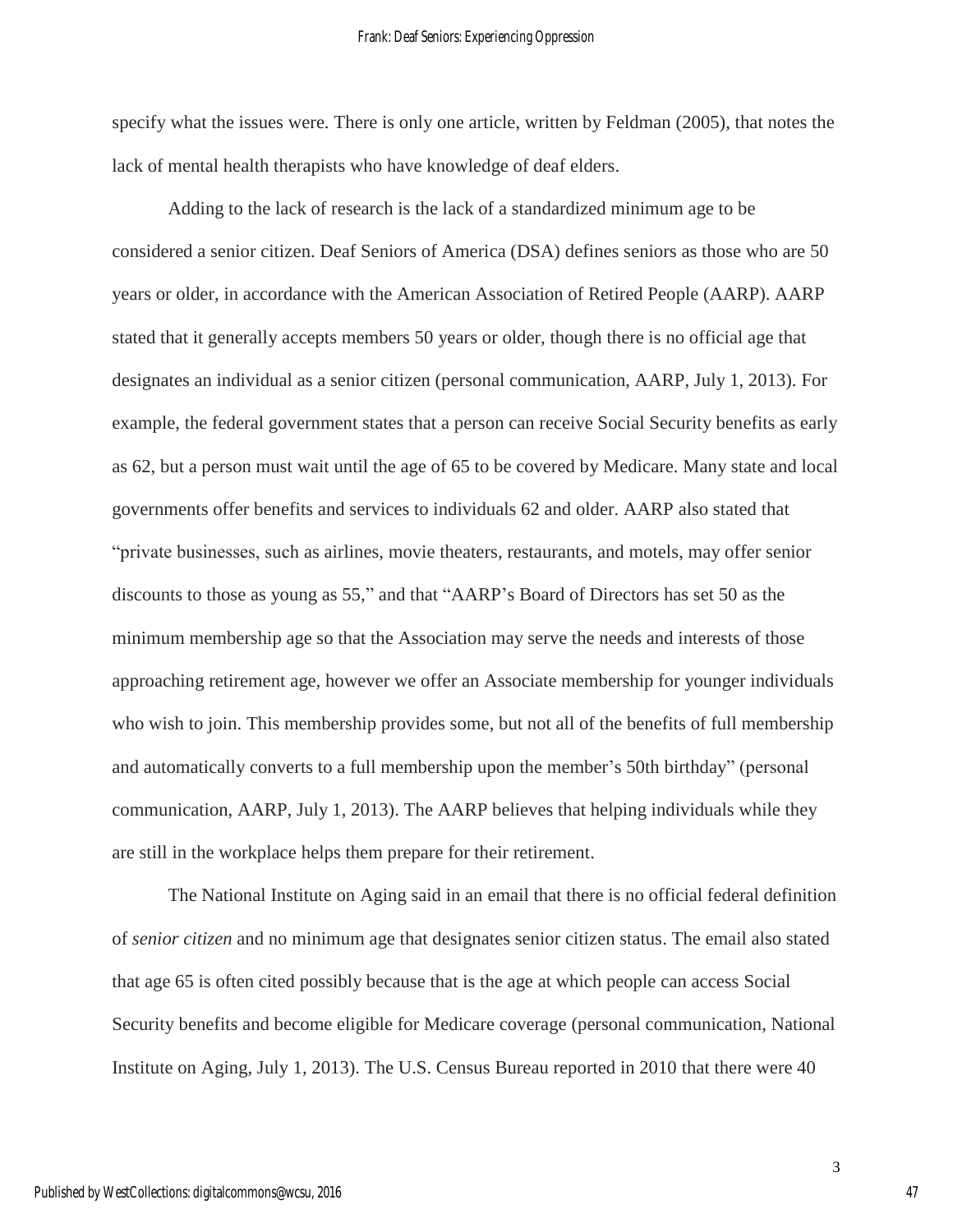million seniors 65 years or older in the United States (U.S. Census Bureau, 2010). These statistics, however, did not identify how many were deaf. Holt and Hotto (1994) stated that 11 million seniors have a hearing loss but did not specify whether the seniors were deaf, hard of hearing, or late-deafened.

## **Method**

In this hermeneutic phenomenological study based on Moustakas's methods (Moustakas, 1994), the researcher conducted face-to-face, open-ended interviews in five states with 91 Deaf seniors. The interviews were videotaped, transcribed, and analyzed. The following research questions guided this study:

- 1. What is your definition for this word, "oppression"?
- 2. What was your recent experience with oppression?
- 3. What would you do if you experience oppression now?

Follow-up questions based on Rubin and Rubin (2005) were used as appropriate, such as how the individual dealt with the oppression when it happened.

## **Sampling and Recruitment**

The criteria for choosing participants included self-reported identification of being culturally Deaf (as shown in the usage of a capitalize "D" in Deaf) and having ASL fluency. Participants also had to be at least 50 years old, based on the fact that DSA and AARP accept seniors at age 50. The author did not interview deaf individuals who considered themselves not culturally Deaf, nor late-deafened participants, because they tended to experience different types of challenges.

Snowball sampling was used to find participants, which involved asking colleagues and friends in the Deaf community to suggest potential participants for this study. Potential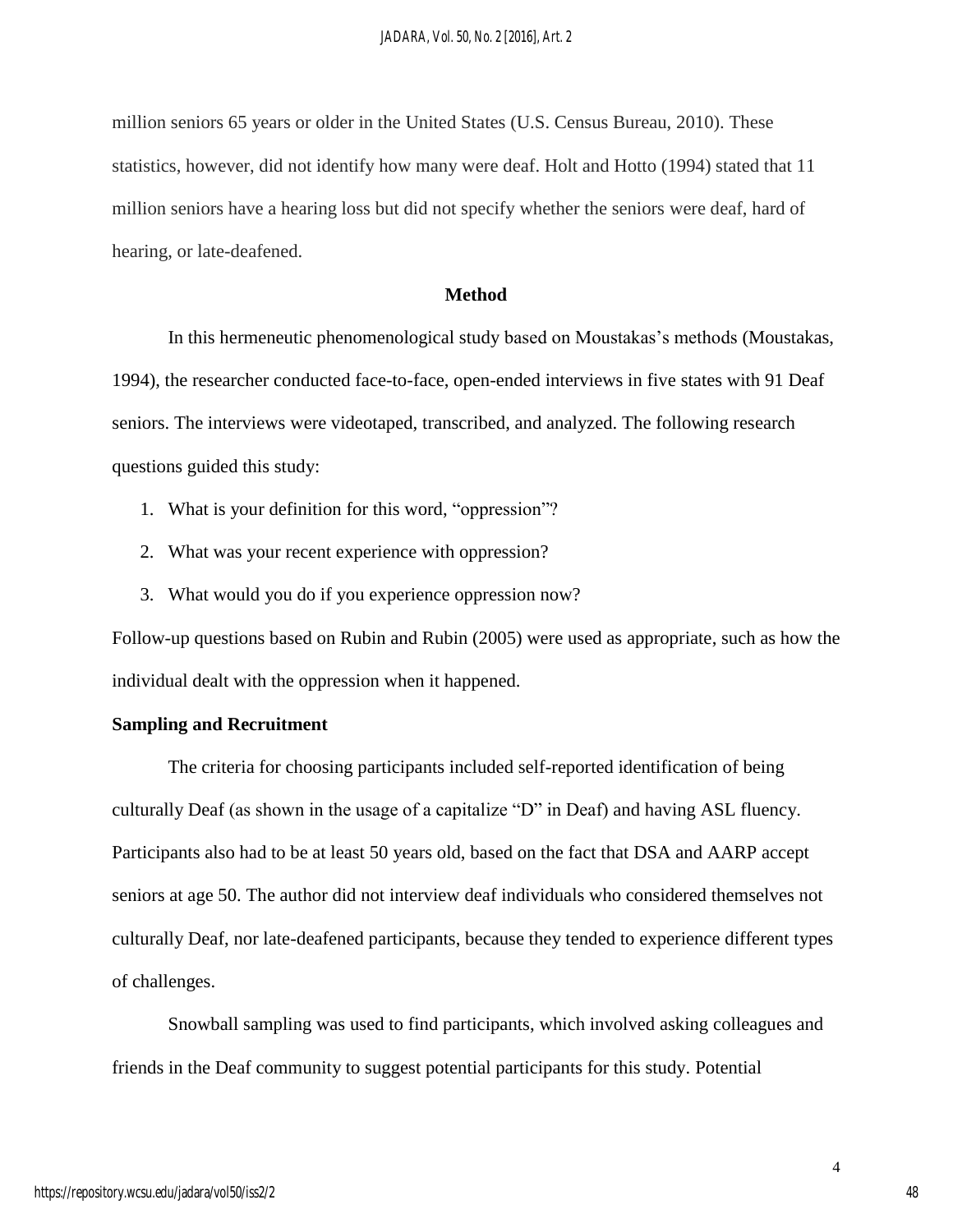participants were invited by means of email to participate in the study. If they showed interest, the interviewer asked questions by means of email to ensure they met the inclusion criteria before agreeing on specific dates for interviews. Ninety-one participants were identified, recruited, and interviewed.

## **Participants**

All participants grew up Deaf and used ASL all their lives; Table 1 shows further demographic detail. Additional information such as whether they went to a mainstreamed or residential school was not collected due to time constraints resulting from an unexpectedly large number of Deaf seniors showing up at the Deaf club wanting to be interviewed on the spot. They were diverse in terms of geographical locations, and the author traveled to their locations to conduct interviews. Most participants were interviewed at their homes; others preferred to meet at Deaf clubs.

| Demographics of Participants |                       |                 |                |                |
|------------------------------|-----------------------|-----------------|----------------|----------------|
| <b>Participants</b>          | 32 Males              | 59 Females      |                |                |
| <b>Age Categories</b>        | $50-60(23*)$          | $61-70(27)$     | $71-80(16)$    | $81-93(25)$    |
|                              |                       |                 |                |                |
| Geography                    | Florida (40)          | Washington, DC, | Minnesota and  | Massachusetts  |
|                              |                       | Maryland, and   | Indiana $(4)$  | (1)            |
|                              |                       | Virginia (44)   |                |                |
| Race                         | Caucasian (78)        | African         | Hispanic $(1)$ |                |
|                              |                       | American (11)   |                |                |
| <b>Other Needs</b>           | <b>Usher Syndrome</b> | Deaf Blind (1)  |                |                |
|                              | (1)                   |                 |                |                |
| <b>Educational</b>           | Ph.D. $(2)$           | Master's        | Bachelor's     | High School    |
| <b>Level</b>                 |                       | Degree $(26)$   | Degree $(30)$  | Diploma $(23)$ |
|                              |                       |                 | Associate's    |                |
|                              |                       |                 | Degree $(10)$  |                |

Table 1 Demographics of Participants

*Note*. \* Represents the number of participants within that category.

## **Data Analysis**

For data analysis, the researcher followed the methods of Moustakas (1994), which

5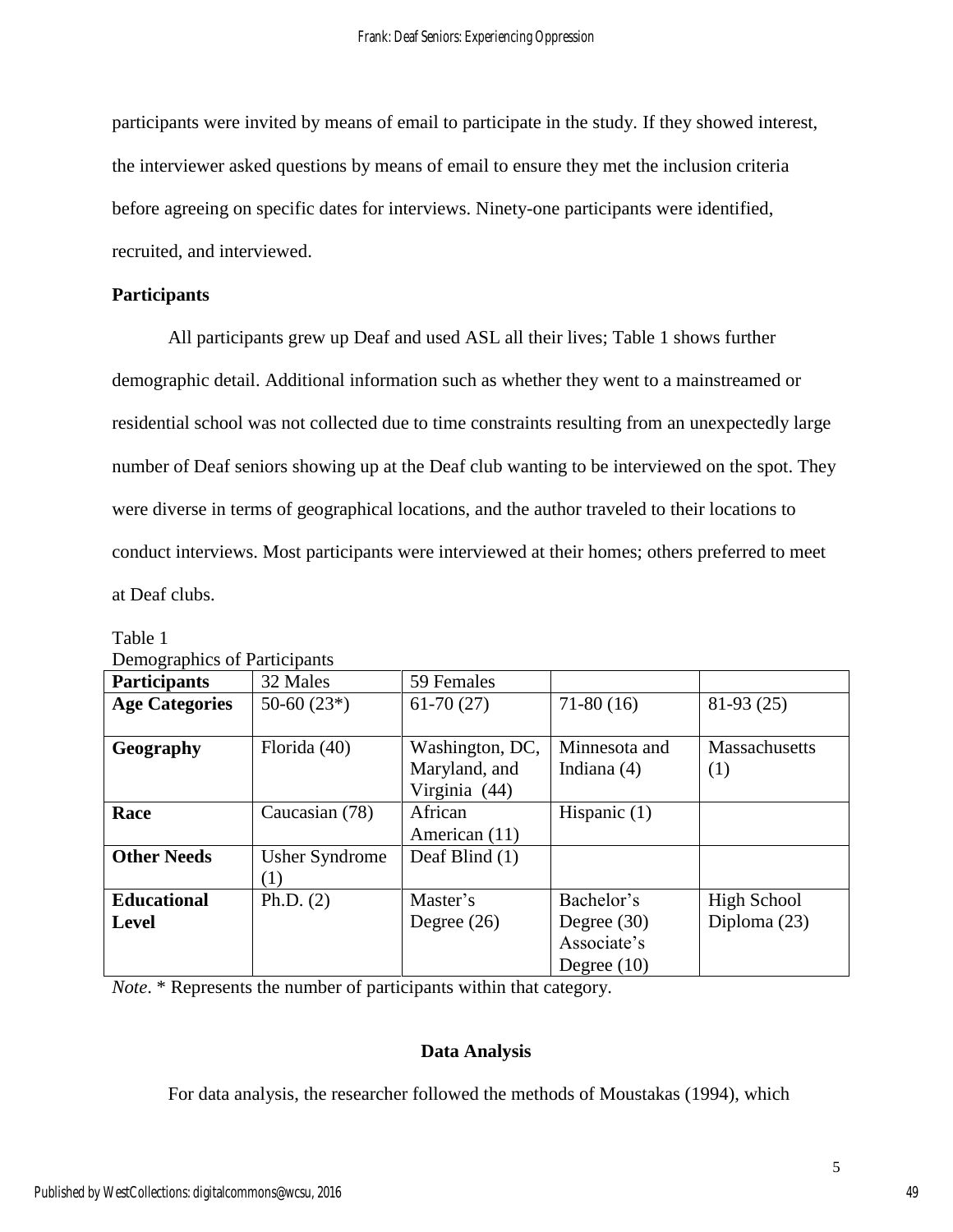involved data categorization, pattern identification, identification of emergent themes, and interpretation of the data. First, all the transcripts were reviewed to obtain an overall understanding without making interpretations. The author then read each transcribed interview to identify major emerging themes, develop specific codes for themes, and identify patterns related to each research question. Because the data came from a large population of 91 participants, Excel was used for database management. Participant statements relevant to the research question were underlined in different colors to categorize statements and words under different themes. Using Excel helped to transcribe, synthesize, and categorize themes and statements.

Each participant's statements were sorted to form detailed individual descriptions relevant to the primary themes. This process was repeated for each research question, and statements that appeared numerous times were eventually grouped into major themes. According to the first research question about Deaf seniors defining this word *oppression*, most of them gave similar definitions, including being frustrated, being put down, being perceived as being inferior, hearing people looking down at Deaf people, not giving them the opportunity to enrich their lives and boost their self-esteem and self efficacy, and not treating them equally. One participant stated her definition as "I can't, I can't, I can't because of my age, because I am woman, or because I am Deaf. I can't, I can't, I can't." Another participant said oppression meant, "I am not allowed to do what I want to do."

For the second research question on deaf seniors experiencing oppression, the analysis process identified five primary themes (*n* equals the total number of people mentioning each theme):

- 1. Health Care (*n* = 35)
- 2. Work (*n* = 26)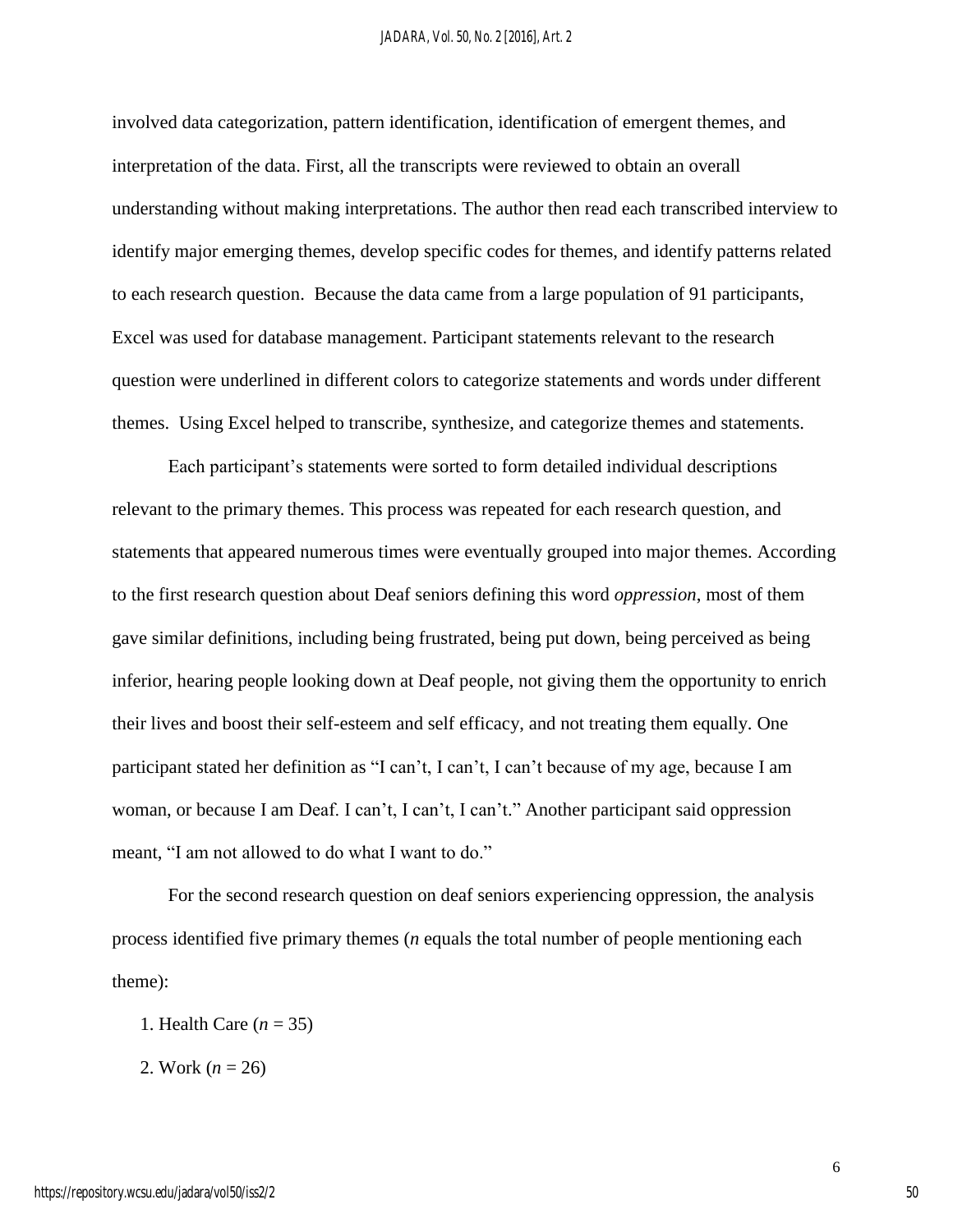- 3. Being left out by hearing family members  $(n = 15)$
- 4. Being left out of neighborhood interactions  $(n = 10)$
- 5. Hearing children taking over their Deaf parents' independence  $(n = 5)$

Exemplary quotes from participants are included in the next section.

## **Interpretation of Findings**

The analysis of the data enabled identification of possible oppression that Deaf participants faced because various social systems lacked cultural awareness of deafness. According to the participants, the hearing community did not acknowledge or accommodate the special needs they had as Deaf seniors. This lack of awareness highlights the need for research about Deaf seniors' experiences of oppression and for research on what professionals and hearing people know about the special needs of this population.

As seniors, most participants shared common experiences, such as lack of communication with their doctors, hearing coworkers, and hearing family members; struggling to be promoted at work; and being left out in the neighborhood. Their detailed descriptions provided consistent evidence that supported the importance of cultural awareness for hearing communities, including medical professionals.

## **Health Care**

In this study, 35 participants described being oppressed by doctors due to the lack of full communication access, such as not being provided with sign language interpreters for health care services. Ten participants stated they had to look for a new doctor when they learned that their doctors refused to provide an interpreter; finding another doctor who would provide an interpreter was time-consuming. They also reported that when the doctor communicated in writing, especially when medical terminology was used, they were embarrassed by not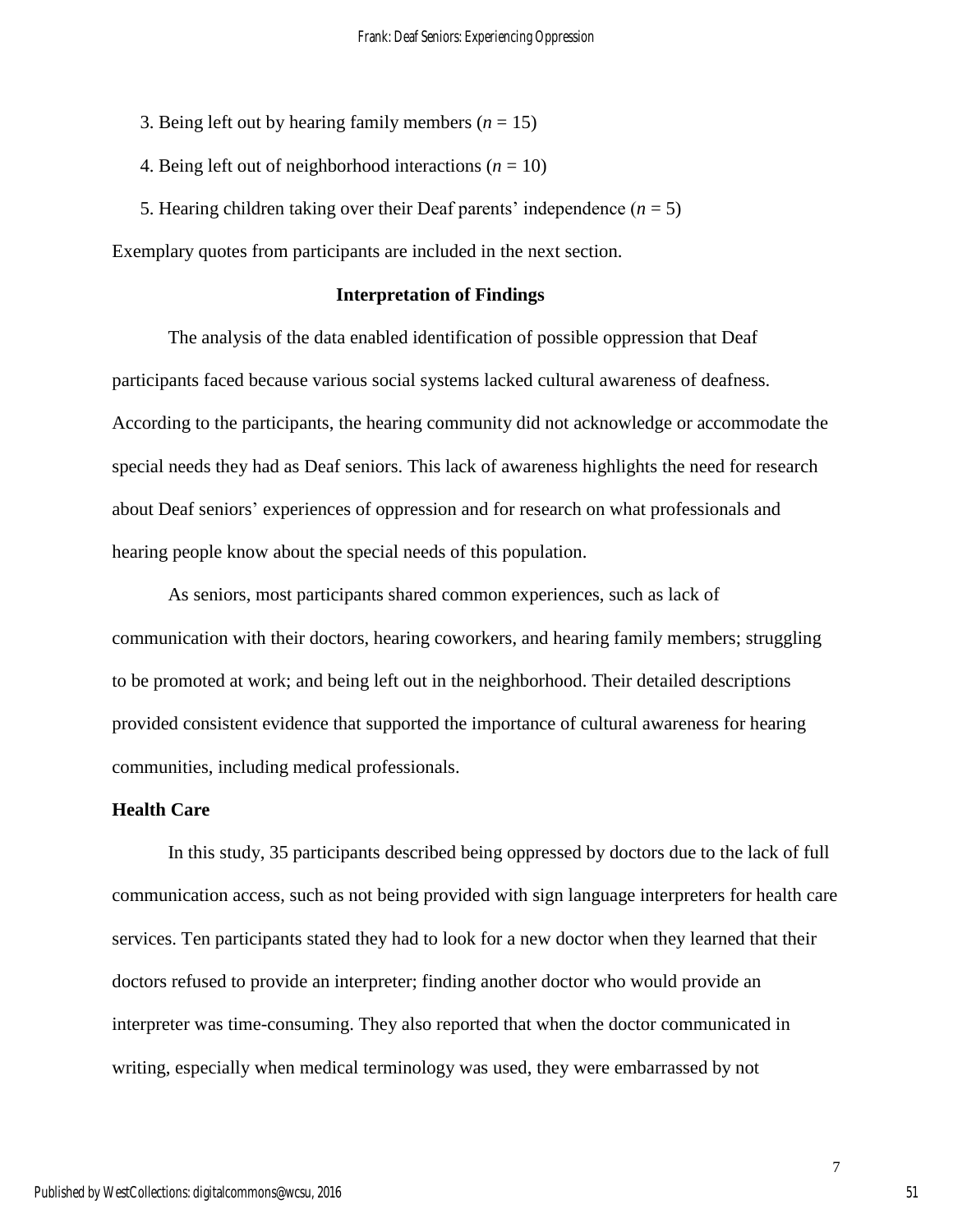understanding what was written, so they pretended to understand. Many also reported that they felt their doctors perceived them as inadequate, stupid, and disabled. They expressed concern that, when not provided with a qualified interpreter, their health could be severely affected by misdiagnoses, wrong medications, delayed appointments, misunderstandings about health issues and doctors' instructions, especially because of their age. They also mentioned that, because of their age, they saw doctors more often than before. Because of the need to frequently see a doctor, they found themselves struggling with doctors or hospitals for not providing an interpreter, which they found exhausting.

Some participants were asked by their doctors to bring a hearing family member to interpret so the doctor would not have to cover the costs of a professional sign language interpreter. One participant shared that the interpreter never showed up for a doctor appointment and the appointment had to be rescheduled. Another participant recalled:

The doctor was upset with me for requesting an interpreter because the doctor found it too expensive to pay \$150 for an interpreter. The doctor told me to bring my family member to my next appointment as an interpreter to save the cost. My children do not live near me as they live in another state. The doctor then stated I could read his notes; therefore, we did not need an interpreter from now on.

Another participant had a bad experience at the rehabilitation center, saying,

My husband passed away last October. I assumed that the rehabilitation center had my phone number where my husband was. When I arrived there, there were full of stupid people, I am telling you. The woman acted strangely to me and panicked [at seeing] me. I got a strange feeling. I then asked what was going on. The woman then pulled me into her office and said that my husband was admitted into the hospital a few days ago. I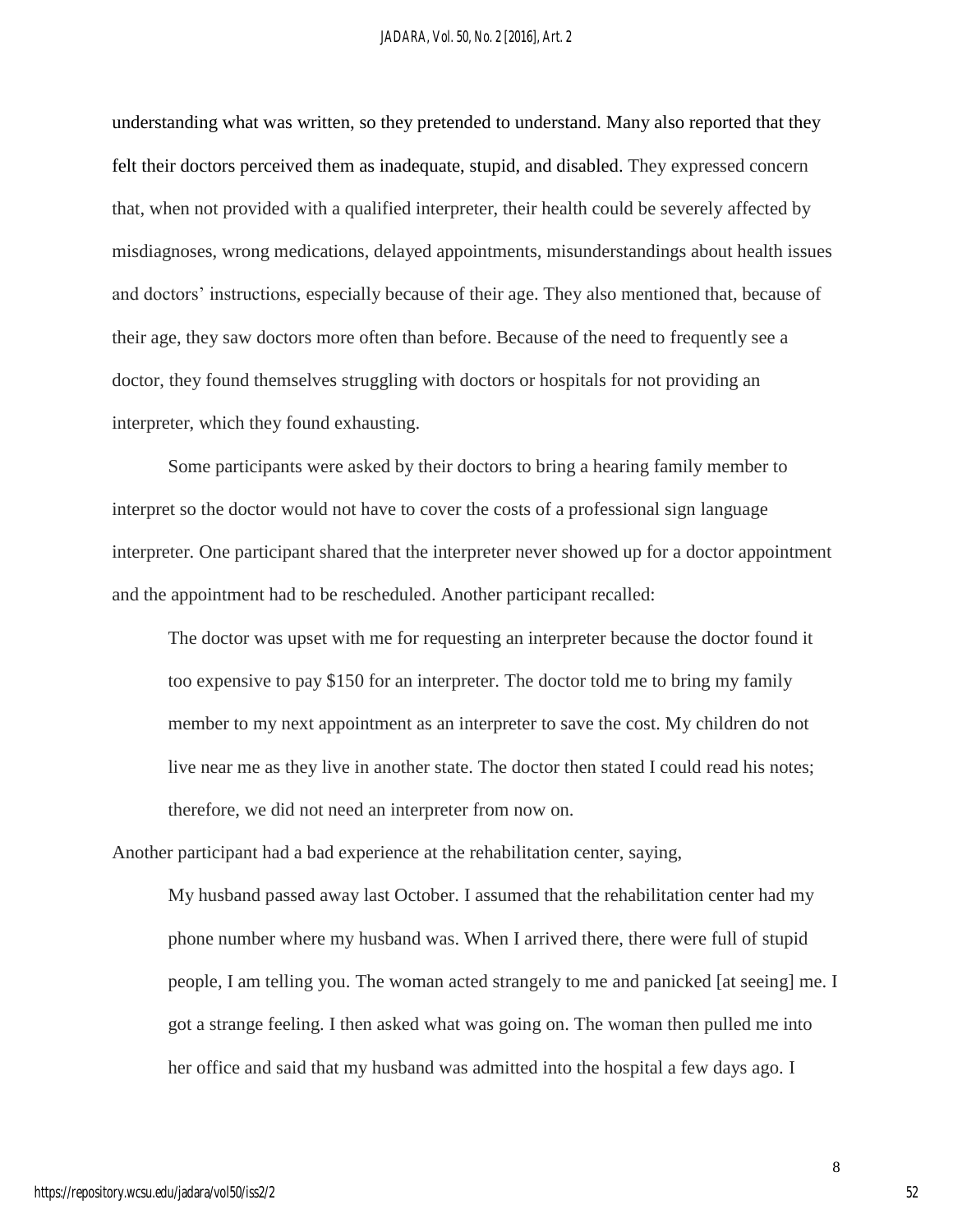asked her why she did not inform me. She stated she did not have my phone number and did not know how to reach me because I could not hear. That is sickening.

Another participant shared a different experience at the rehabilitation center where her husband was:

Before my husband was transferred to the rehabilitation center from the hospital, I requested an interpreter. I was told that an interpreter would be provided. When I got there, I was shocked to find that a female who has a deaf sister was the interpreter. Her signing skills were so poor. She kept asking me what is the sign for that word, what is the sign for that word.

One participant said:

My mother-in-law was admitted into the hospital. I requested an interpreter immediately. We waited and waited for an interpreter for five hours. Then we were asked to use video relay interpreting (VRI). The nurses could not set up the VRI and I tried to fix it, but no luck.

One participant shared an incident of feeling stupid:

The doctor and I had to write down back and forth due to no interpreter. The doctor wrote very briefly about my health concern. I had to ask him questions, but yet he still gave me short answers. He thinks I am stupid because I am Deaf.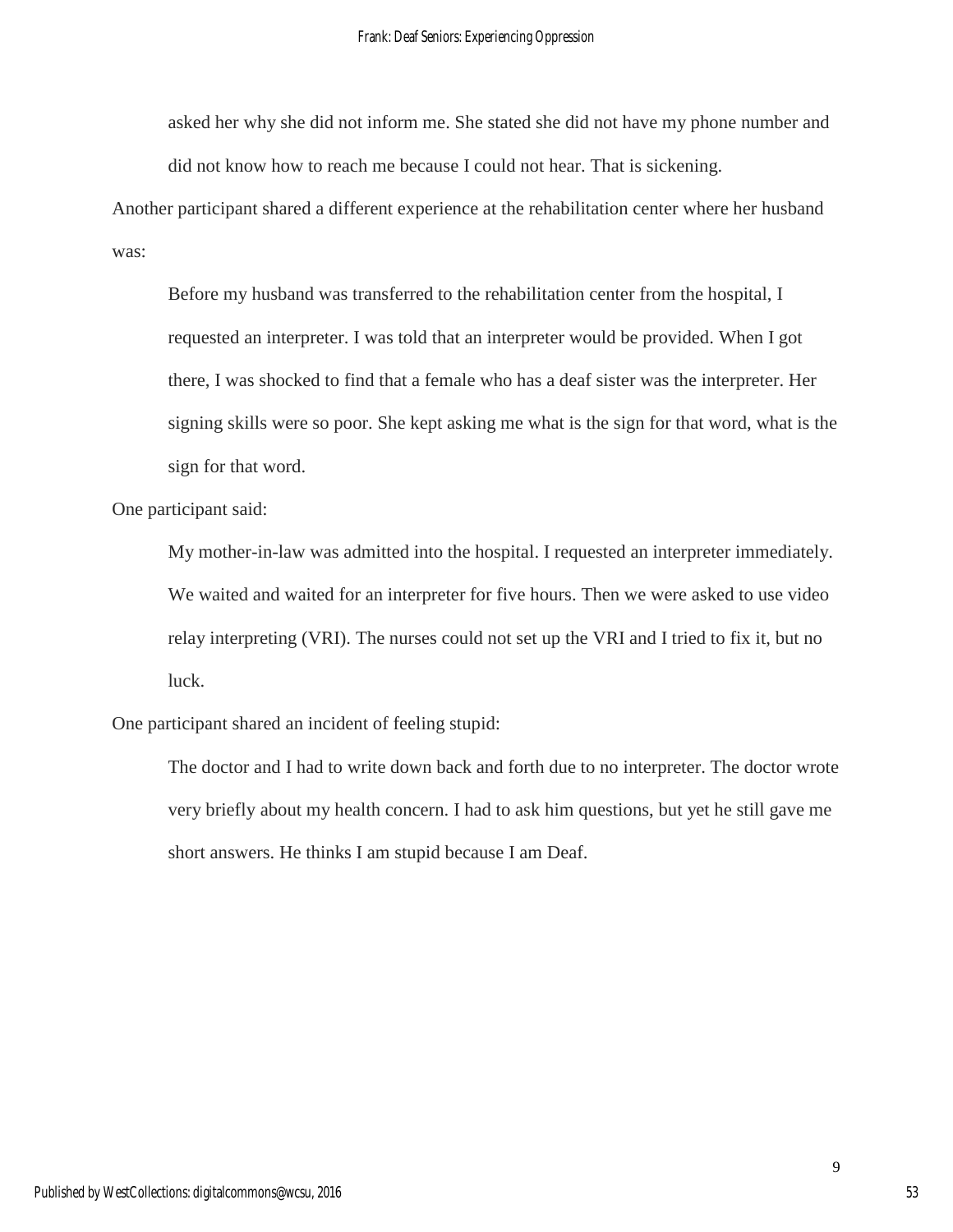Another participant shared her experience at a urgent care facility, when she broke her toe and was treated as incompetent:

When I was at the front desk with my hearing husband, I said, "I think I broke my toe." The front desk asked me to fill out the form, but told my husband that he needed to help me fill out the form. My hearing husband told the receptionist that I had a doctoral degree.

## **Being Left Out by Family Members**

Participants described their experiences of oppression related to when they got together with their relatives for a family reunion or holiday events. Because of their age, some participants felt obligated to attend events to reunite with their family members in order to remain in touch with them, but at the same time, they found these events to be frustrating and felt lonely for being left out repeatedly. They did not look forward to those events, knowing they would be left out. Some of the participants declined the events, choosing to spend time with their Deaf friends. One participant stated:

A long time ago I always had a big family gathering during the holidays, all family members were hearing. I could not understand their chats and always imitated their facial expressions. When they looked sad, I then tried to be sad. When they laughed, I then laughed. It had been for years until my Deaf daughter married her Deaf husband who came from a Deaf family. I brought my hearing mom to my son-in-law's Deaf family's Thanksgiving gathering. We all used ASL while my mom was being left out. She tried to be part of our conversation by nodding her head. I then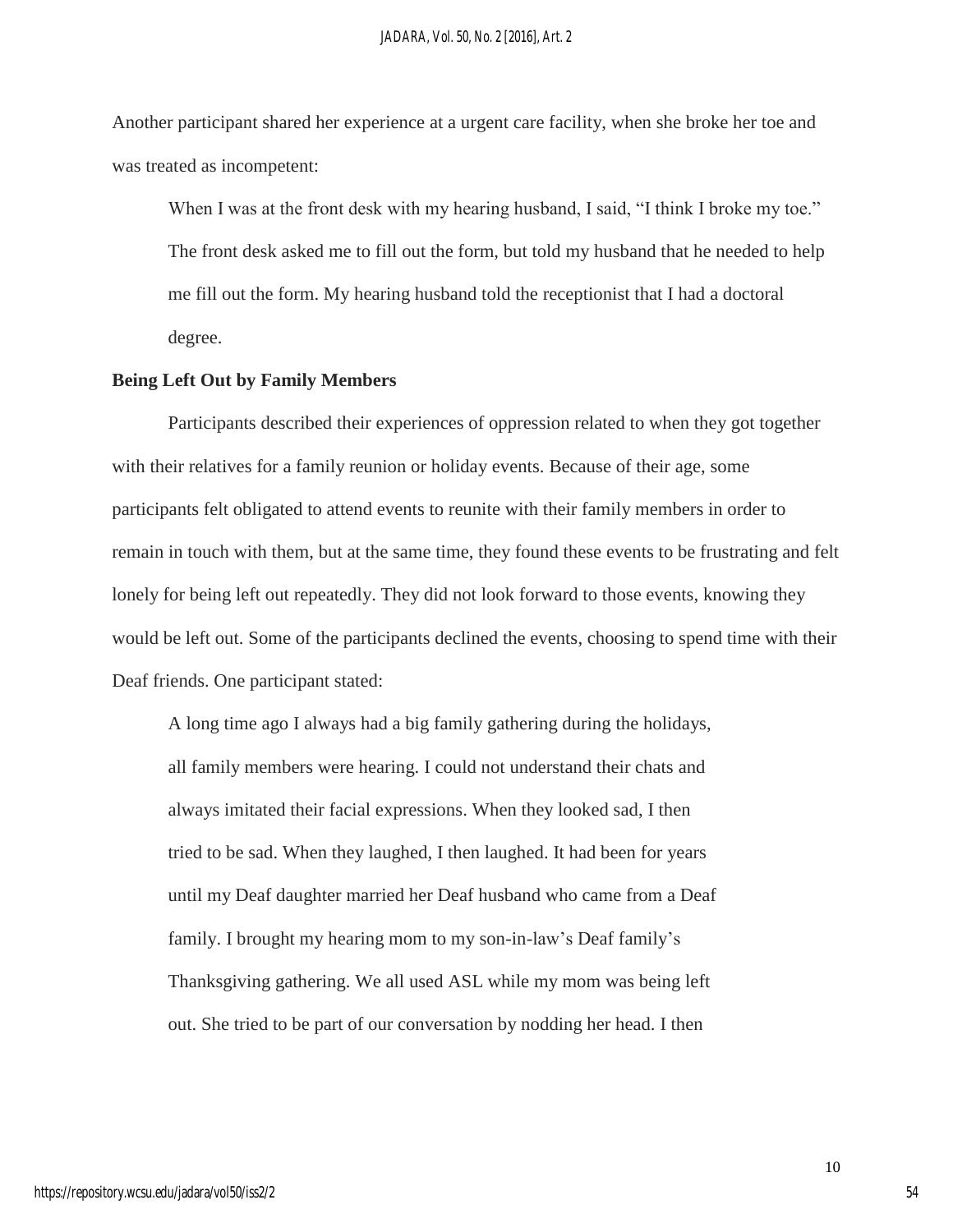asked her how she felt being the only hearing member in the Deaf family. She stated she understood the difference between Deaf world and hearing world. I never forgot it.

Another participant shared her experiences with family reunion events:

Hearing family members would chat and they always left me out. I often had to ask them to repeat what they said. They would say they will tell me later. They then told me one or two words or one sentence. That was it. I did not appreciate it. From now on, I always bring an interpreter to the event because I do not like being left out.

A different participant expressed another way of responding:

Every time I got together with my relatives, I always felt left out not knowing what they talked about. So I preferred to play with their dogs. They enjoyed playing with me. I preferred to communicate with the dogs.

I then walked out after playing with the dogs.

## **Neighborhood**

The Deaf seniors often found themselves isolated from neighbors. Any conversations with neighbors were superficial when neighbors gathered for chats on numerous occasions. One 50-year-old participant said, "I would need to find a community where Deaf people live after I am retired as I do not want to be left out in the hearing neighborhood and I do not want to feel oppressed when the hearing community knows nothing about us being Deaf." One participant described her experience not knowing what was going on with her neighbors in a seniors-only condo: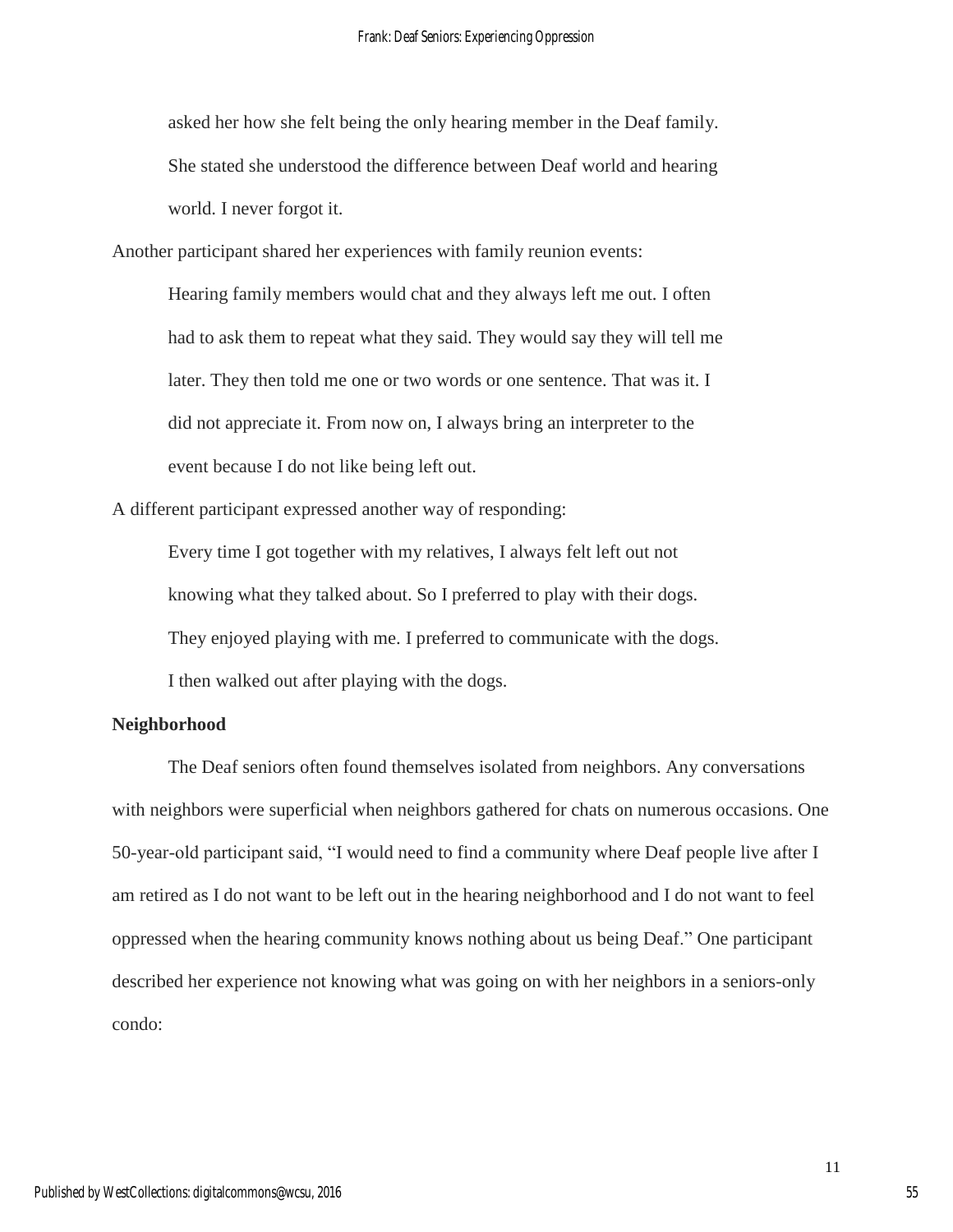The neighbors usually go outside if there is an emergency. I always ask them what is going on. The neighbors would not explain to me. I then have to ask other neighbors to please tell me what happened. Some refused to tell me while others who were friendly were willing to tell me who got sick or hurt. I had to thank them for telling me.

Another participant pointed out:

I live in a senior citizen community where we get together for lunch once a month. I always felt left out when everyone was chatting. I brought paper and pen to write back and forth. I felt awkward in interrupting them while they chatted with others. I felt I bothered them too much. So I decided not to join lunch anymore.

She added,

I also felt frustrated for not knowing what was going on in my neighborhood such as seeing an ambulance, but I let it go. I knew no one would explain to me what happened. I have no idea what is happening in my community.

## **Workplace**

In the work environment, participants were often not provided with interpreters for meetings. As a result, they had no idea of what was going on at work, and often were left out during meetings and even breaks. This isolation hindered their opportunities for promotions, yet at the same time, they were afraid to ask for promotions because, if they did, they might have been fired. They felt it was pointless to fight for their job promotion because they feared losing their job and thus earning ability so close to retirement. One participant shared her frustration at work:

I have been working for the government for over 30 years. My coworkers have been promoted while I have never been promoted. I chose not to be assertive to ask my boss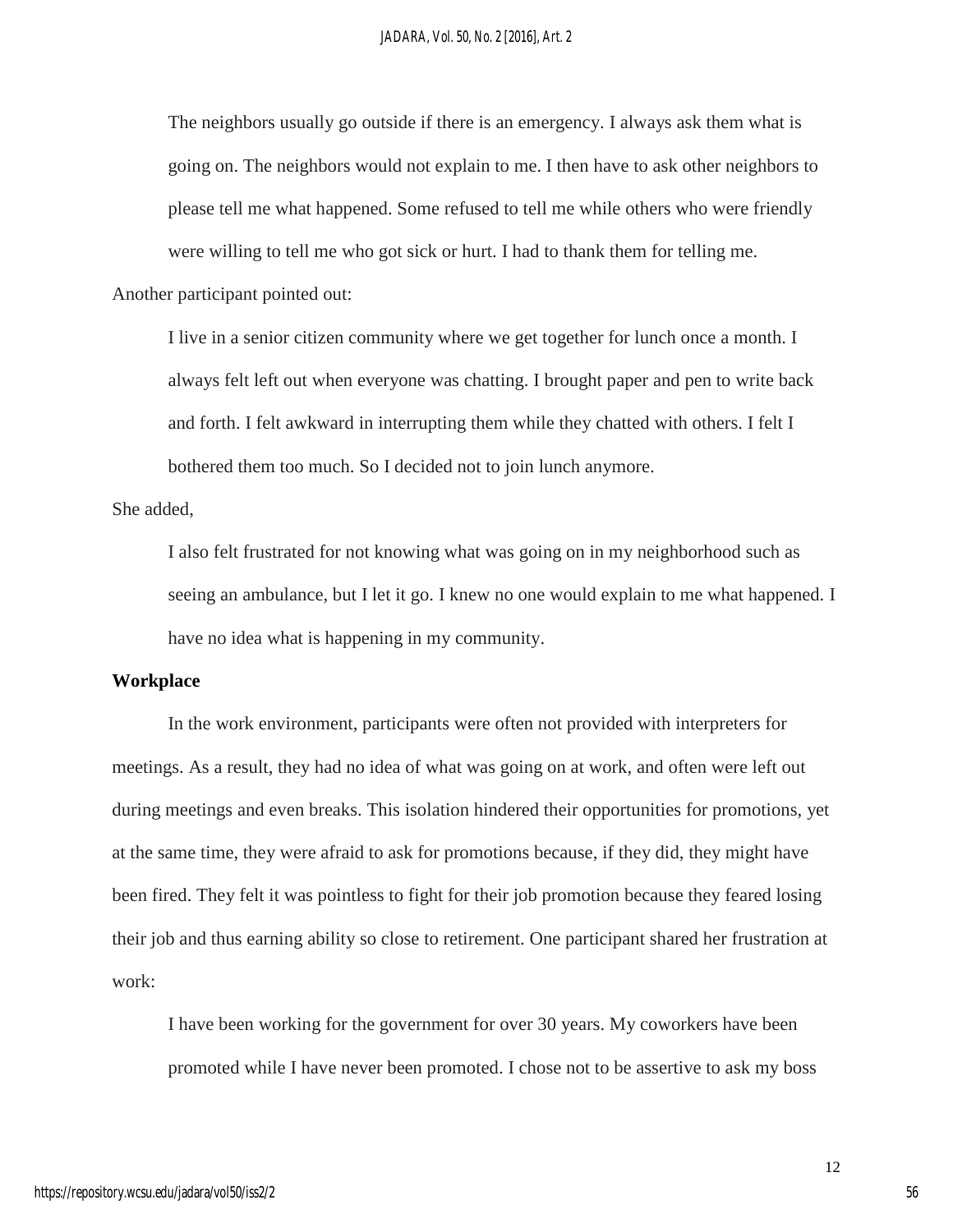why I never received a promotion because of my age. I am eligible for retirement. I am afraid that, if I ask my boss, I may get fired and lose my salary. I feel safer to keep quiet as long as I still earn money. I do not want to take any risks to request that I deserve to have a promotion.

Another participant shared a similar scenario:

I have been working at the post office for years. I always requested an interpreter for meetings but never got one. They ignored my request and went ahead with meetings without me. Hearing coworkers attended the meetings and I felt left out. I was always the last person to find out whatever it was. I felt so oppressed and belittled.

## **Hearing Children Taking Over Their Deaf Parents' Roles**

Five participants expressed their discouragement that their hearing children thought they weren't able to make decisions about their lives because of their age and their deafness. One participant said,

When we got older, my hearing children wanted to take over our roles. The children tell us what to do instead of letting us decide for ourselves. We still can make our own decisions. The children should not be involved unless it is an emergency. The children have to stop. We feel oppressed because they think we can't make decisions because we are Deaf.

Another participant shared similar sentiments:

My hearing children think we can't live in our house because we are old. We can function independently and we are doing fine. They would tell us what to do about our finances, bills, and insurance. They think we are idiots because we are Deaf. We keep telling them to back off and leave us alone.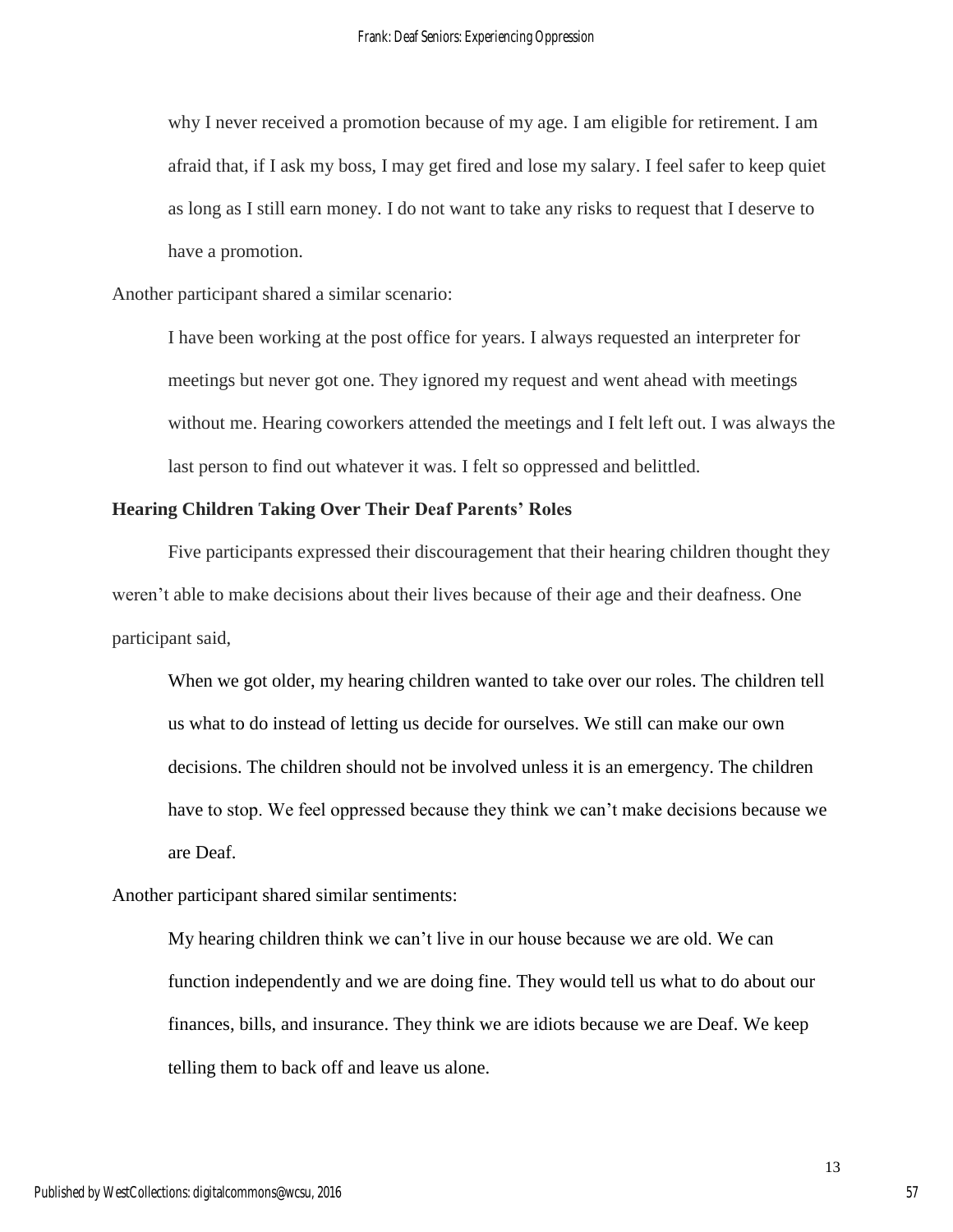## **Typical Responses to the Possibility of Oppression Today**

In response to the last question about what they would do if they experienced oppression today, approximately three-fourths of the participants noted that the older they became after having been oppressed for most of their lives, the more they felt it was not worth doing anything about their oppressive experiences. They said they would let it go or ignore it. The remaining one-forth said they would continue to fight for their rights. One participant said, "What are we gonna do about being oppressed? How can we do better? I do not think so. That is something you know that we grew up having to fight in order to prevent from being oppressed. And we always have to fight until we die."

One participant stated a different point of view:

The older you become, the more mellow you become. When you were younger, you were an idealist trying to change the world. The older you become, the more you realize it is impossible to change the world especially after fighting for oppression. Now I seem to accept it. Oh well, that's life.

Another participant shared a similar perspective:

[As] I got older, it was not worth my time to be aggravated. All I care about is my health, my spouse, and my children. I feel less stress not fighting about my being oppressed. Don't think about 10 years later. Just appreciate what you have each day and it is important to have a positive attitude.

One participant stated:

Because I do not know who to ask for help, I wish the National Association of the Deaf and Deaf Seniors of America would provide workshops and resources to help us know where to get help. I know the National Association of the Deaf has lawyers, but I do not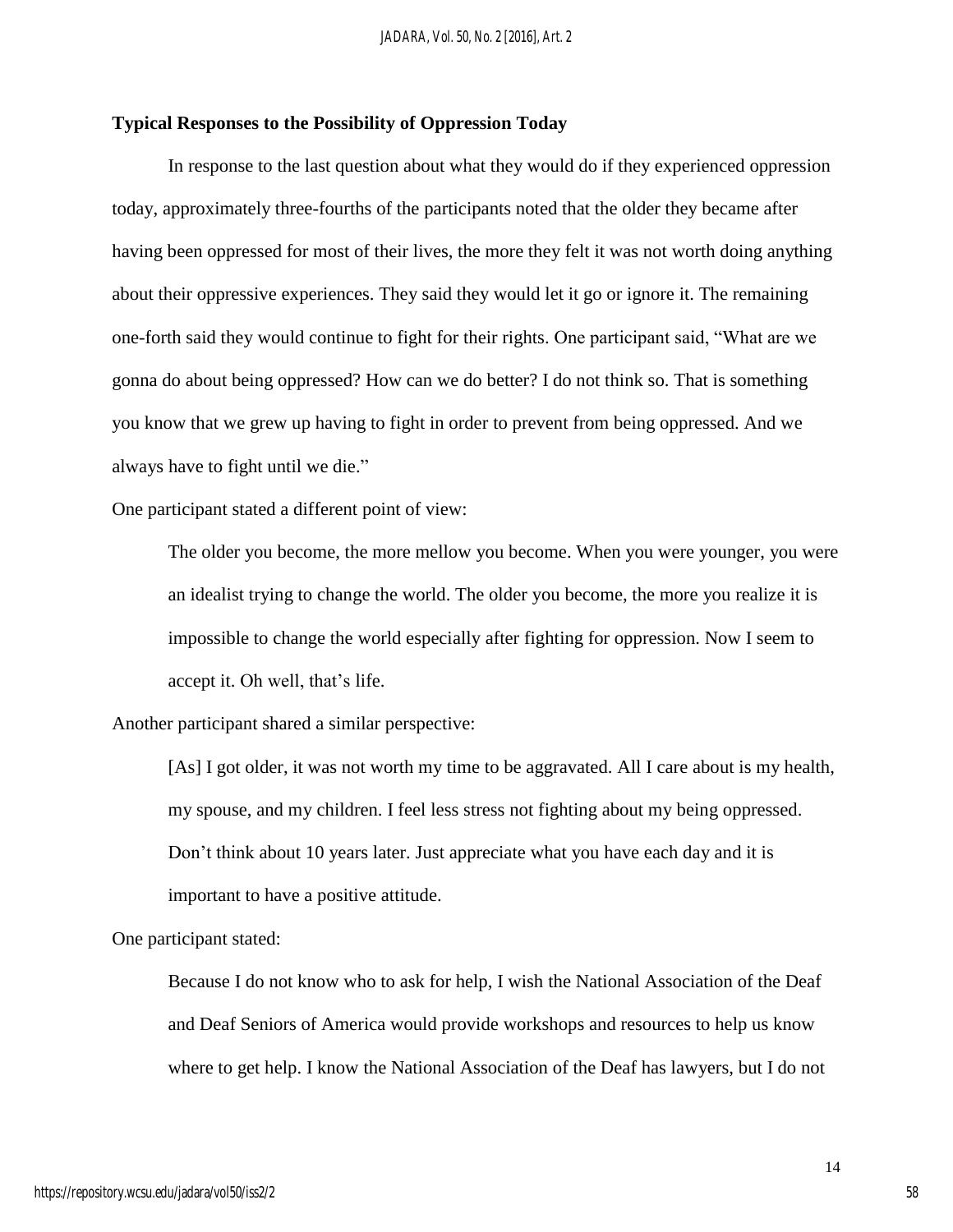know what they do and whether they can help us when we experience oppression at hospitals or our jobs.

#### **Summary of Findings**

Overall, the study findings showed that Deaf seniors continue to experience oppression today. Examples include not always being able to have an interpreter in a health care setting, being afraid to assert themselves about communication at work because, at their age, it might affect job security and retirement, being left out in family gatherings and in the neighborhood, and family members taking over their parents' roles mainly because of their ages. The research also showed that the oppression within these five themes appears related to communication difficulties. Some of the obstacles they encounter emerge from a lack of awareness of the Americans with Disabilities Act (ADA) and providers' resistance to providing reasonable accommodations for equal communication access.

While several studies in the 1970s and 1980s identified that Deaf seniors as feeling inferior, isolated, and oppressed as a result of low self-esteem (Higgins, 1987; Sachs, 1976; Sussman, 1976), this study demonstrated that Deaf seniors continue to struggle even today with similar issues such as isolation from their neighbors, inferiority because of doctors who look down on them and/or do not provide interpreters, embarrassment for not being able to understand their doctors' notes, and low self-esteem for not being promoted and/or preferring to be silent to prevent being fired.

Deaf seniors experience, and are likely to continue to experience, communication barriers because of their more frequent need to receive medical care at doctors' offices, hospitals, nursing homes, and rehabilitation centers as a result of their ages. However, Deaf seniors, in their interviews, stated that they felt more oppressed than they were in their younger years because of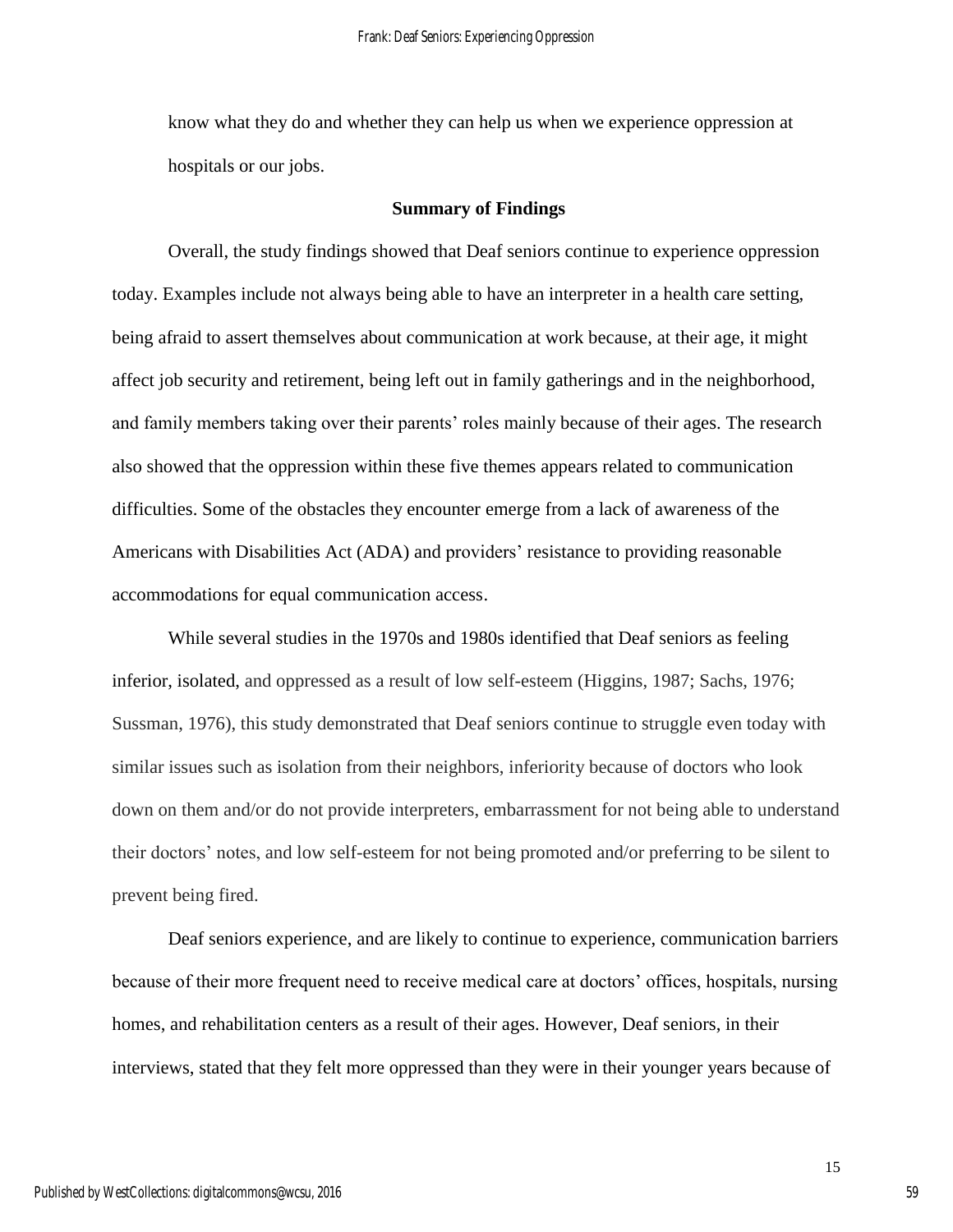increased visits for health issues to doctors' offices, hospitals, nursing homes, and rehabilitation centers. Communication issues at work were also likely to cause increased concern as they neared retirement. The seniors felt they could not be assertive like when they were younger because they were afraid of losing paychecks. As they age and require more support from family members and neighbors, ongoing communication issues are likely to become tenser. Finally, the seniors reported that they preferred to retire and live near Deaf seniors instead of in isolated places.

## **Recommendations for Action**

The findings of this study led to the following recommendations.

- 1. Doctors and hospital personnel need to be familiar with laws concerning accessibility, such as the ADA, particularly regarding accessibility for Deaf seniors. Medical schools should include a mandatory curriculum on the accessibility needs of deaf and hard of hearing patients in the health care field. Continuing education units (CEUs) on accessibility needs for deaf and hard of hearing patients should be offered for veteran doctors/hospital personnel.
- 2. Deaf seniors experience and are likely to continue to experience communication barriers because of their increased need to receive medical care at doctors' offices, hospitals, nursing homes, and rehabilitation centers due to their ages. They need greater knowledge of the ADA legislation and more access to people who can advocate for them.
- 3. The seniors commented that they had no resources nor anyone to talk to if they experience oppression, and developing strategies to enable Deaf seniors to connect with one another and share their experiences of oppression are as crucial as any strategy to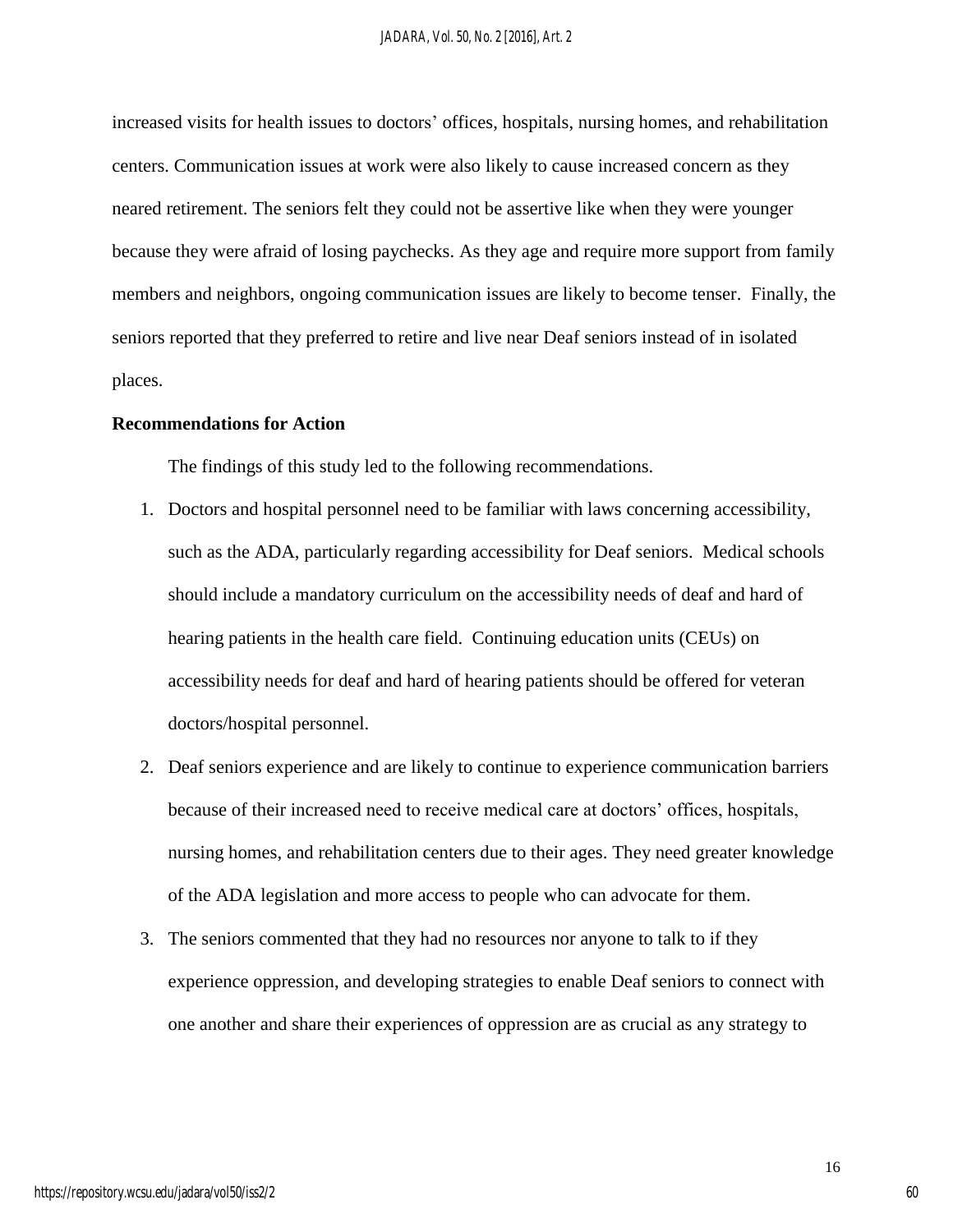develop national and local resources. They wanted to put a stop to this oppressive experience and to see the immediate development of national and local resources.

4. The National Association for the Deaf can become a stronger ally to Deaf seniors by providing trainings and workshops about deaf seniors' rights in oppressive situations. Useful workshops might be about legislation, advocacy, resources, and selfempowerment, or opportunities to share experiences to avoid detachment or suppression, and opportunities to be open about their experiences of oppression.

### **Recommendations for Future Research**

Interviewing participants living in assistant living residences and nursing homes could expand the study. In particular, interview questions could ask about (a) how a Deaf senior in such a facility deals with living with hearing patients and relating to hearing professionals, (b) what perspectives a Deaf senior has on communication accessibility, (c) what thoughts a Deaf senior has about interpreters being offered, and (d) what understanding Deaf seniors have of the ADA legislation.

## **Conclusion**

Full communication accessibility, including interpreters for interactions with doctors, hospitals, and employers, would promote a more positive experience for deaf seniors. Deaf seniors would experience less oppression if doctors, hospitals, and employers were aware of how obstacles in health care and work environments affected deaf seniors. In this study, the findings suggested that doctors, hospitals, and employers might not know how to work effectively with Deaf seniors, given that interpreters were typically not provided. Doctors, hospitals, and governments need to be familiar with accessibility laws so that Deaf seniors can fully participate; if interpreters are provided, Deaf seniors may feel more confident in taking part in managing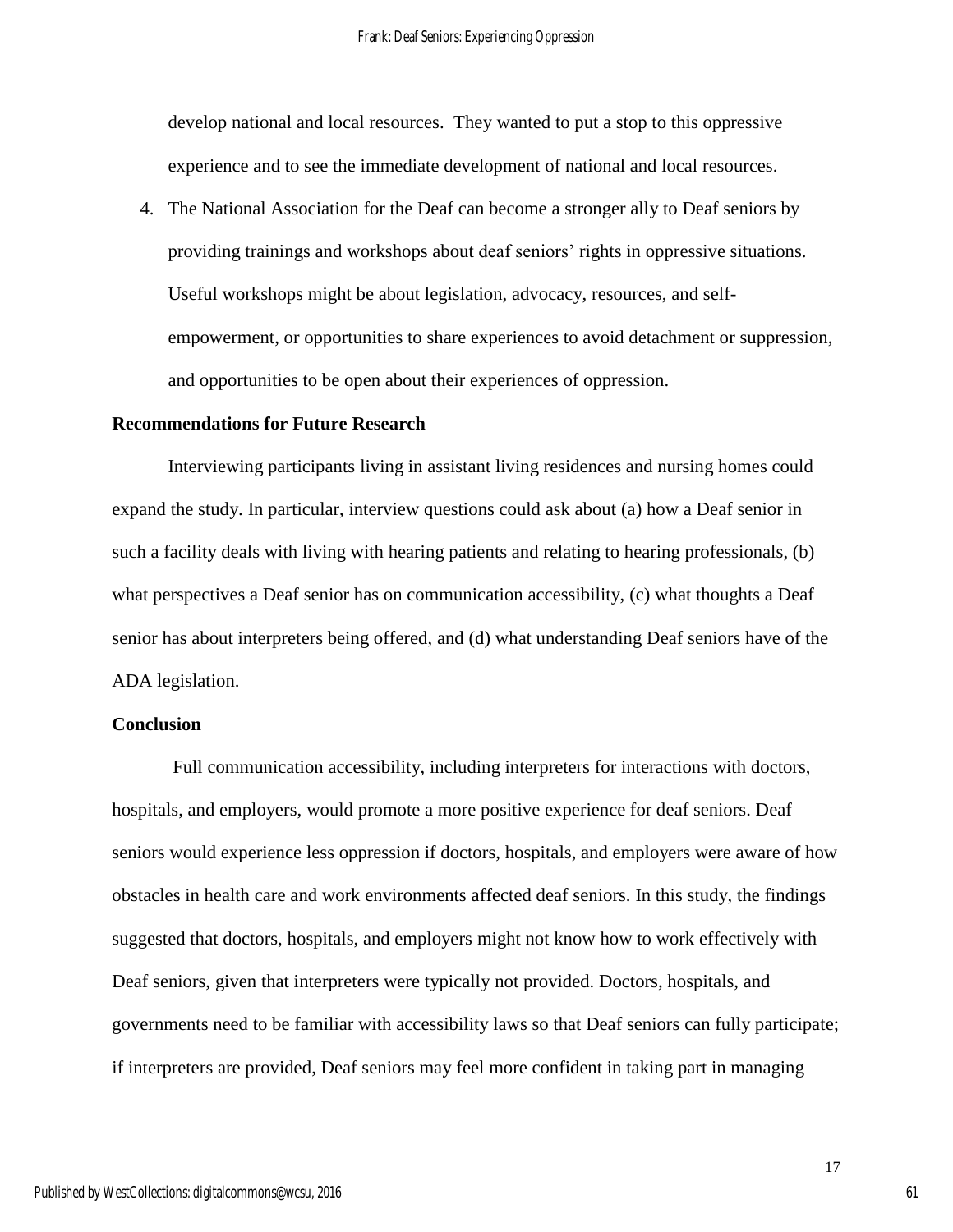their health. In the workplace, supervisors need to be made aware that Deaf seniors should have the opportunity to be promoted if they have the qualifications and skills. Employers also need to be familiar with how to make the workplace fully accessible to Deaf seniors. Also, neighbors, extended family members, and hearing children of Deaf parents need to recognize Deaf seniors' needs and make sure that they have accessible communication.

Cultural awareness and technology awareness are important for Deaf seniors. Deaf seniors and professionals need to gain an understanding of how oppression affects Deaf seniors. Deaf seniors need to be made aware of the implications of their actions, and they need ways to educate doctors and hospitals about relevant accessibility obligations as dictated by law.

The findings of this study are significant because this research is new, with no other literature on this topic. This research will help not only Deaf seniors but also professionals broaden their knowledge of this topic and increase awareness of Deaf seniors' struggles with oppression.

## **Contact Information:**

Audrey Frank, Ph.D, MSW, LCSW-C, LICSW Department of Social Work Gallaudet University 800 Florida Ave., NE Washington, D.C. 20002 Phone: 202-651-5160 audrey.frank@gallaudet.edu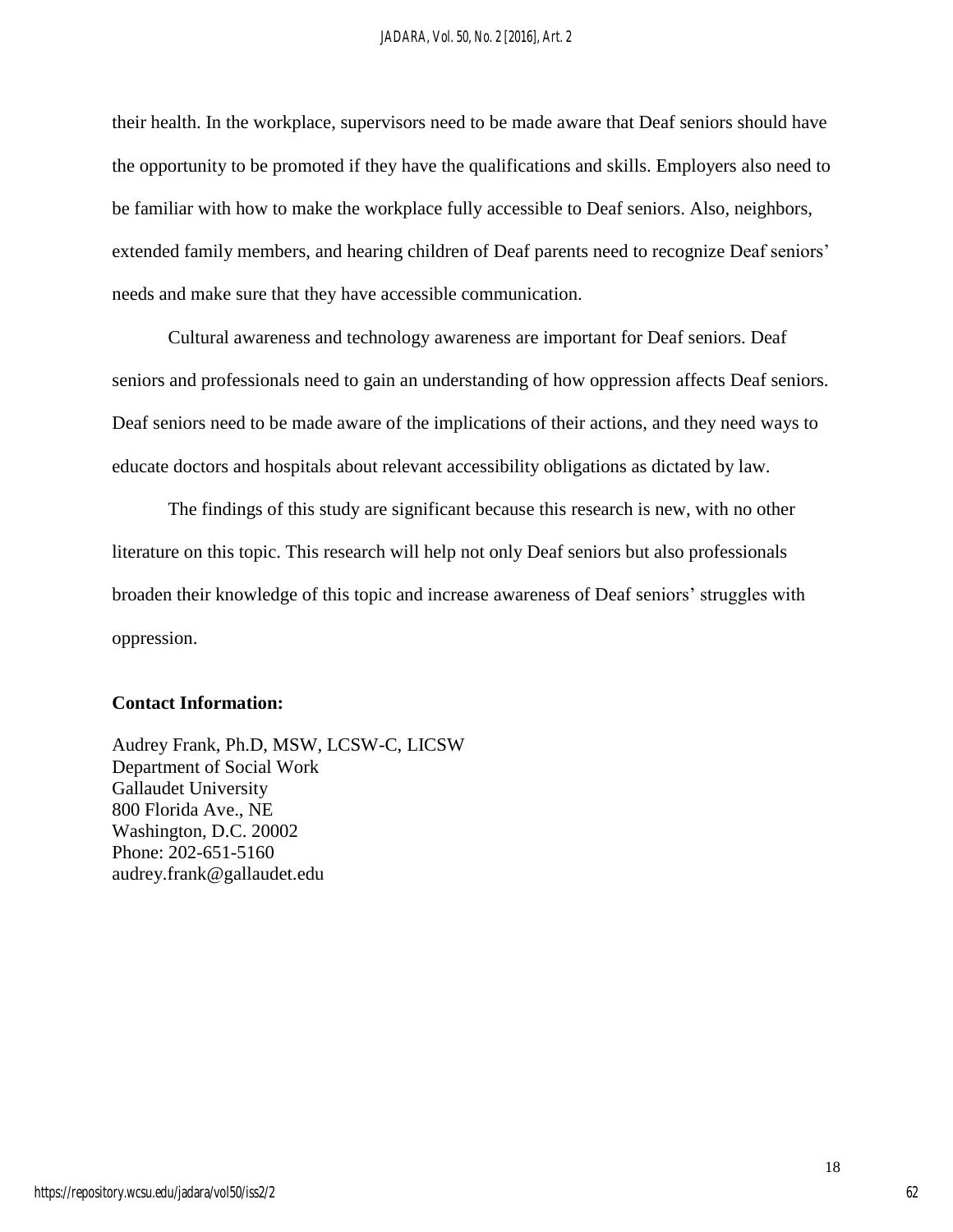#### **References**

- Anderson, G. & Miller, K. (2005). Appreciating diversity through stories about the lives of deaf people of color. *American Annals of the Deaf, 149*(5), 375383.
- Brueggemann, B., & Burch, S. (2006). *Women and deafness: Double visions.* Washington, DC: Gallaudet University Press.
- Buchino, M. (1990). Hearing children of deaf parents: A counseling challenge. *Elementary School Guidance & Counseling*, *14*(3)*,* 207–213.
- Corbett, C. (2003). Special issues in psychotherapy with minority deaf women. *Women & Therapy*, *26*(3-4), 311–319.
- Creswell, J. (2007). *Qualitative inquiry and research design: Choosing among five approaches.* Thousand Oaks, CA: Sage.
- Feldman, D. (2005). Behaviors of mental health professionals in practice working with culturally deaf older adults. *Journal of the American Deafness and Rehabilitation Association. 39*(2), 22–35.
- Higgins, P. (1987) The deaf community. In P. Higgins & J. Nash (Eds.), *Understanding Deafness Socially* (pp. 25–38). Springfield, IL: Charles C. Thomas.
- Hole, R. (2007). Narratives of identity: A poststructural analysis of three deaf women's life stories. *Narrative Inquiry, 17*(2), 259–278.
- Holt, J., & Hotto, S. (1994). *Demographic aspects of hearing impairment: Questions and answers* (3rd ed.). Washington, DC: Gallaudet University Press.
- Holte, M., & Dinis, M. (2003). Self-esteem enhancement in deaf and hearing women: Success stories. *American Annals of the Deaf, 146*(4), 348–354.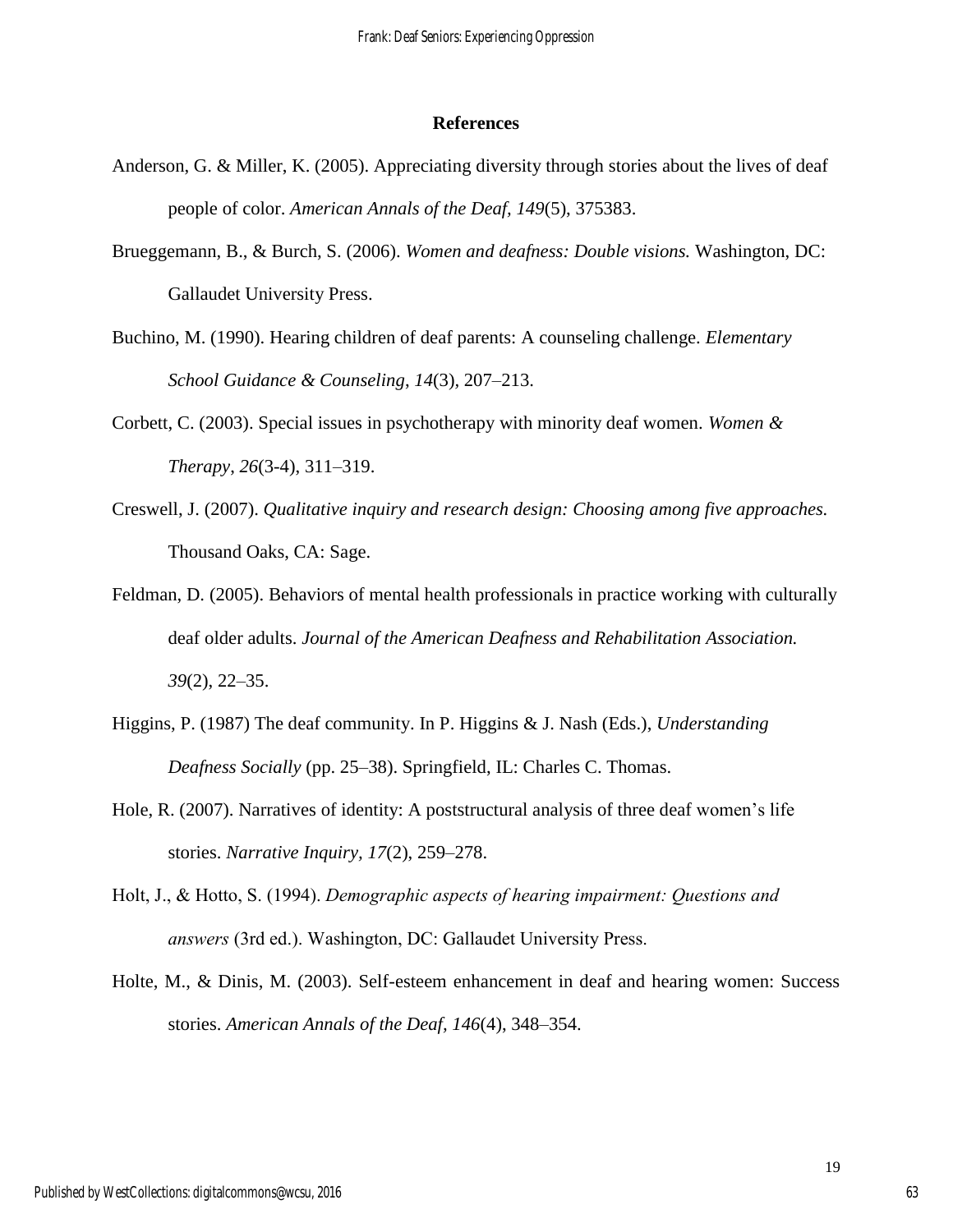- Iezzoni, L., O'Day, B., Killeen, M., & Harker, H. (2004). Communicating about health care: Observations from persons who are deaf or hard of hearing. *Annals of Internal Medicine, 140*(5), 356–363.
- Information and Technical Assistance on the Americans with Disabilities Act. (1990). Retrieved from http://www.ada.gov
- Kashubeck-West, S., & Meyer, J. (2008). The well-being of women who are late deafened. *Journal of Counseling Psychology, 55*(4), 463–472.
- Lane, H., Hoffmeister, R., & Bahan, B. (1996). *A journey into the deaf-world.* San Diego, CA: DawnSignPress.
- Martin, D., & Bat-Chava, Y. (2003). Negotiating deaf-hearing friendships: Coping strategies of deaf boys and girls in mainstream schools. *Child: Care, Health & Development, 29*(6), 511–521.
- Moustakas, C. (1994). *Phenomenological research methods.* Thousand Oaks, CA: Sage.
- Najarian, C. (2008). Deaf women: Educational experiences and self-identity. *Disability & Society*, 23(2), 117–128.
- Rubin, H. J., & Rubin, I. S. (2005). *Qualitative interviewing: The art of hearing data.* Thousand Oaks, CA: Sage.
- Sachs, B. (1976). Some views of a deaf researcher on the personality of deaf individuals. *Hearing Rehabilitation Quarterly, 2*(1), 5–14.
- Steinberg A., Wiggins, A., Barmada, C., & Sullivan, V. (2003). Deaf women: Experiences and perceptions of healthcare system access. *Journal of Women's Health, 11*(8), 729–742.
- Sussman, A. (1976). Attitudes towards deafness: A dimension in personality. *Hearing Quarterly Rehabilitation, 24,* 30–41.